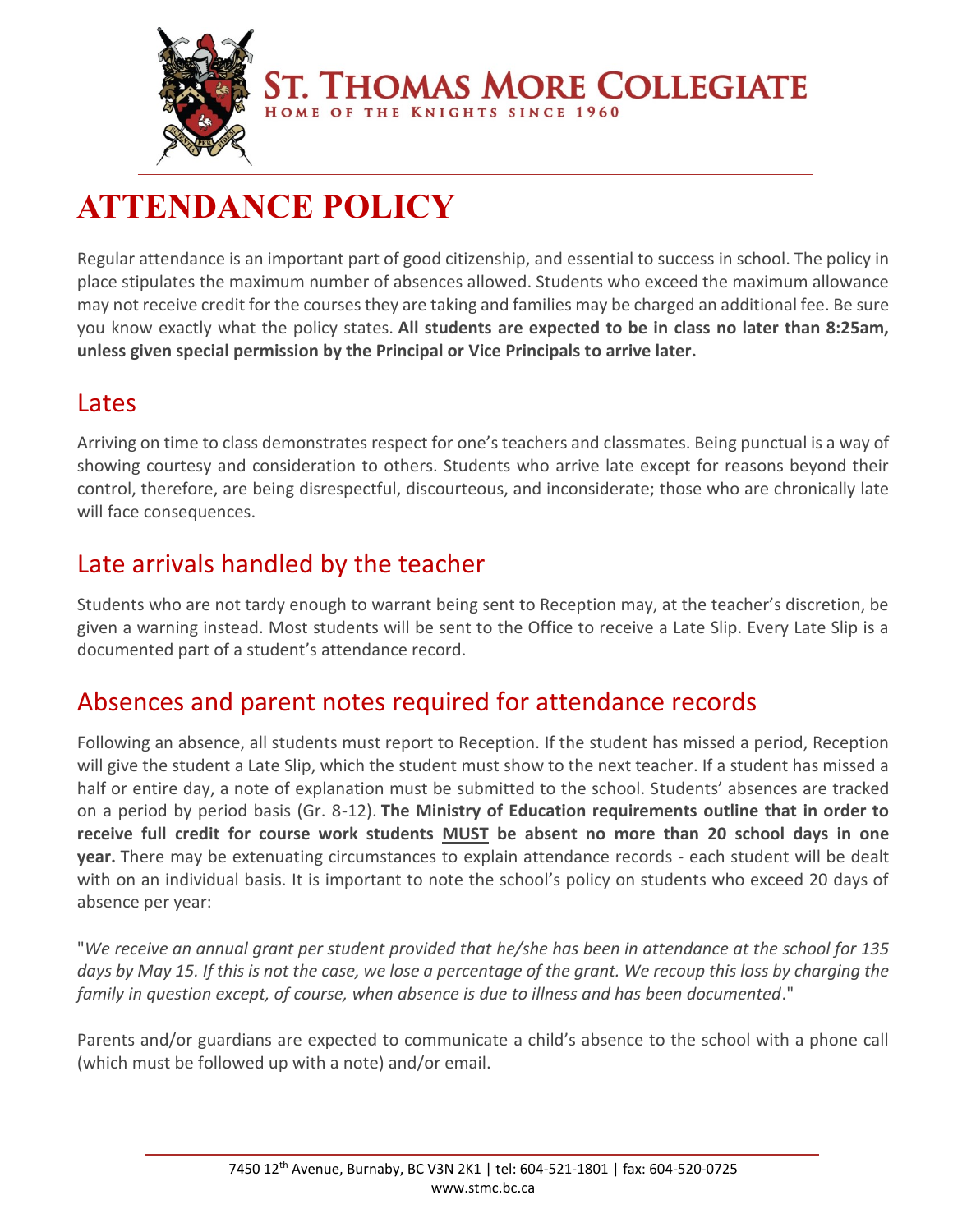

Notes or emails sent in by parents are necessary as part of our attendance policy, but do not excuse absences in excess of the Ministry stated guidelines. Families will receive attendance update letters during the year, asking for supporting documentation and tracking student attendance. If you have any questions, please speak to our front office staff.

## In Case of Illness

Students who feel ill **must** have parent permission in order to go home. Students **must** bring a note from a parent and/or doctor after all absences.

## Requests for Excused Absences

If a student will be absent from school for some reason other than illness or injury, his or her parents should write a note in advance to the Principal or respective Vice Principal explaining the reasons for the absence and requesting that the absence be excused. In the vast majority of cases, such requests are granted. If, however, the reasons for the absence, or its timing, indicate to the Administration that the absence would be unwise, the school's reservations will be expressed to the parents.

### Missed Work Due to Absence

If you are absent from school for any reason, it is *your* responsibility to find out what tests and assignments you have missed and arrange with your teachers to make them up. If you know you are going to be absent, your parents must write a note to the Principal or the respective Vice Principals in advance to request that your absence be excused (unless the absence is due to a school activity), and you must speak with your teachers before the absence to determine what work you can do while you are gone, and when you will be required to make up work you have missed.

*Updated: July 2019*